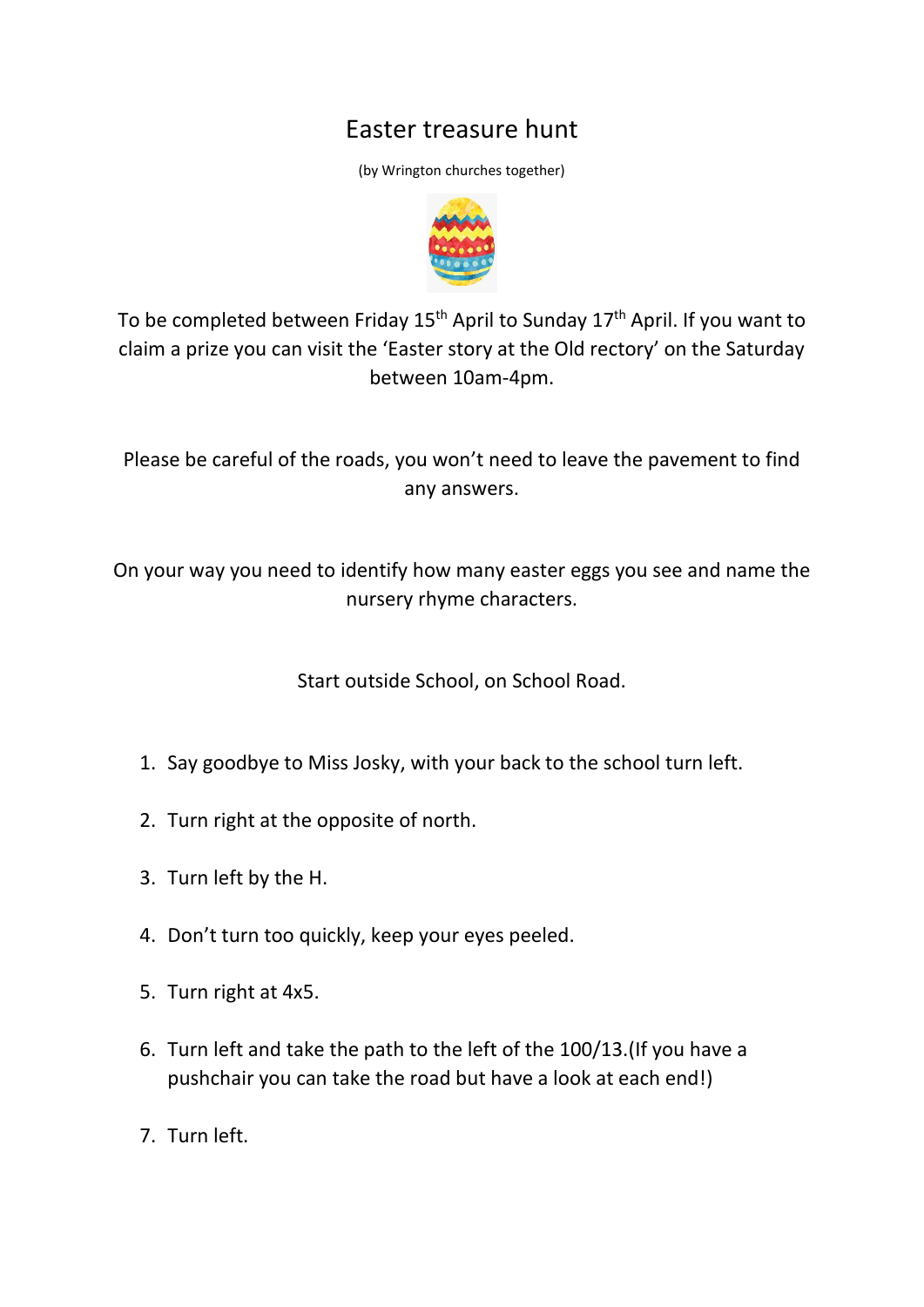- 8. Go into the Rec, but no time for tennis.
- 9. Leave the Rec. Cross the road opposite the bus stop. Go towards where the apples grow.
- 10.Follow the public footpath
- 11.Take the path to the right of the vets.
- 12.Turn right (be careful of the road) and follow the road
- 13.Turn right, were almost back to the Old rectory, Broad Street.

You can collect your egg here on Saturday between 10-4.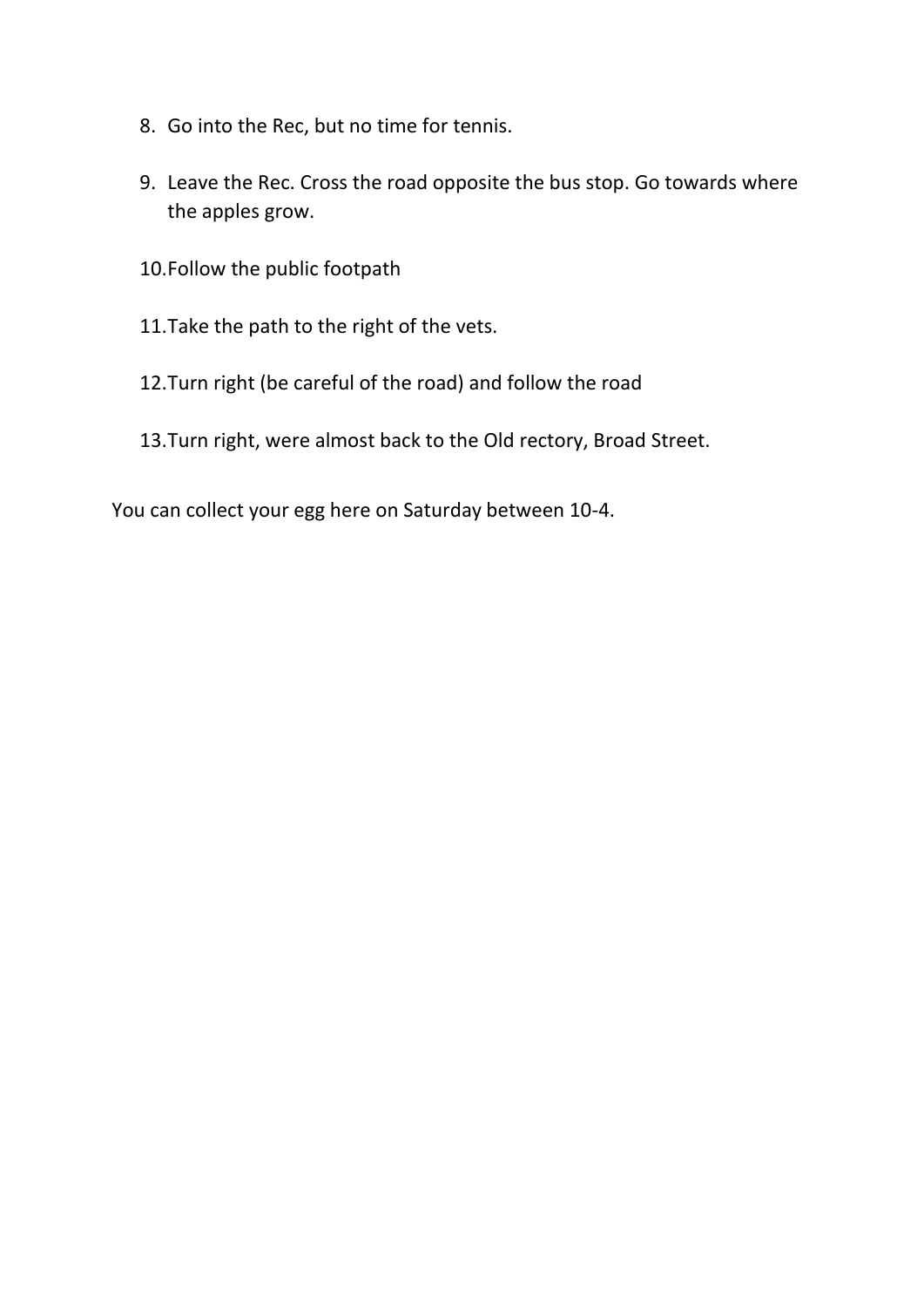## How many eggs have you found?